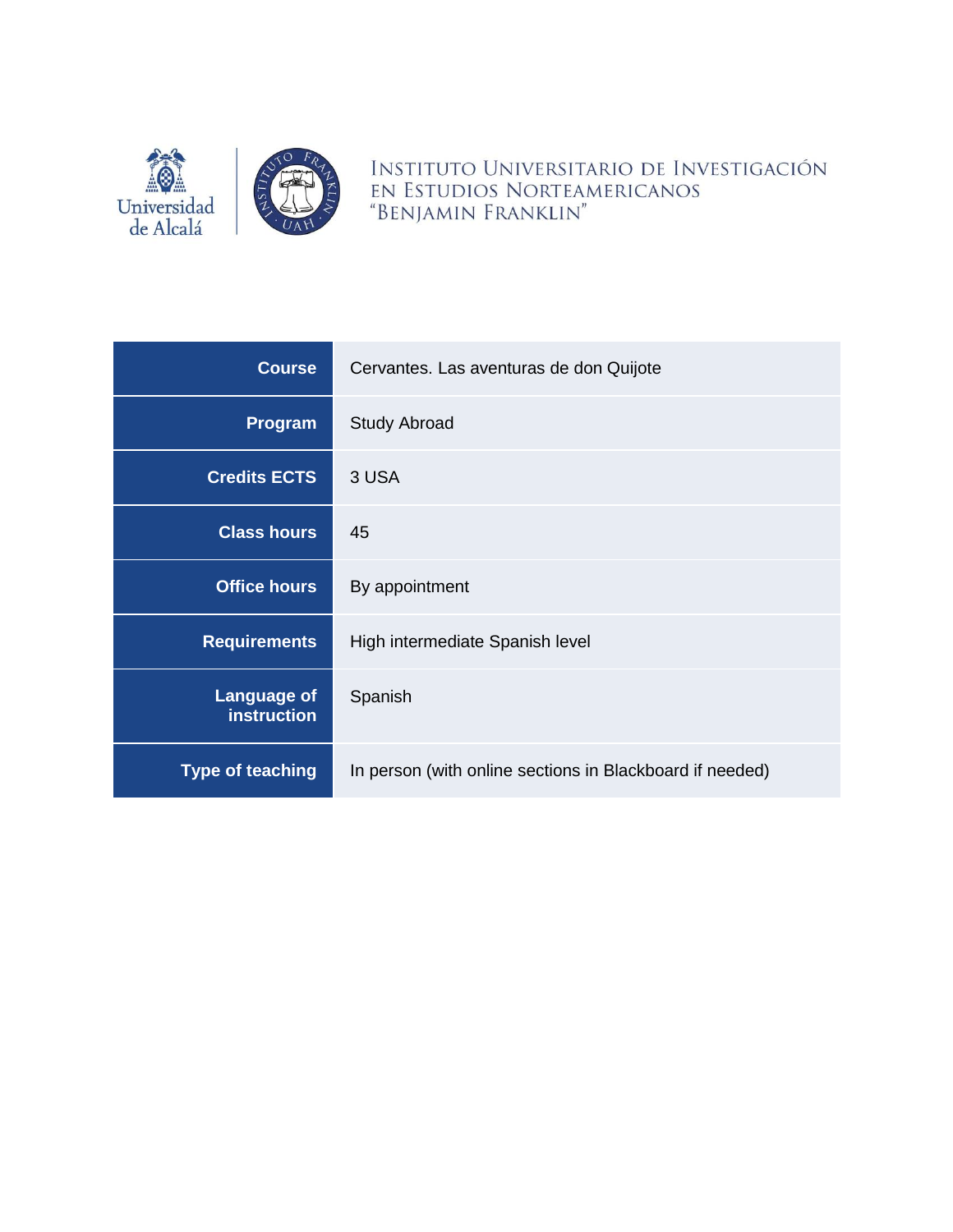

# **INTRODUCTION**

The course is aimed at students, mainly from North America, who wish to have an exhaustive knowledge of the figure and work of Miguel de Cervantes, as well as the time in which the author lived. The structure of the course tries to integrate the different artistic manifestations in the historical development of the XVI and XVII centuries and to make palpable for the student their representations in the literary texts of Cervantes.

The aim is to bring the student closer to the life and work of our most international author. Each work will be studied in its essential characteristics and will be placed within a specific period. Within this framework, the worldviews of the social groups involved in Spanish literature will be highlighted.

The class will be completed with the reading of texts from many of Cervantes' works, with a special dedication *to Don Quixote de la Mancha*, of which fragments will be read in an abridged version agreed upon with the Royal Spanish Academy of the language (RAE).

In the professional field, this subject is preferably developed in the following fields:

Research and teaching. This class is fundamental for designing educational projects related to the teaching of Spanish as a second language. In addition, it orients the student towards sectors that imply a good knowledge of the Spanish language. These include linguistic and literary planning and counseling, media management and counseling, international relations, tourism, and cultural management, among others.

# **COURSE DESCRIPTION**

As the main objective of the course is to learn about the relationship of Cervantes and Don Quixote with later world literature, the practical application of the course is that it will allow the Spanish language student to understand the mechanisms of language that reached their maximum expression in the literature of the Spanish Golden Age, the most complex, the most refined Castilian that, even today, continue to be the fundamental basis of the Castilian language in the world.

- To know and understand Spanish culture through the literature of the Golden Age and, especially, through Cervantes.
- To improve reading and writing skills through the understanding of Cervantes' literature.
- To learn about Spain as a country different from the United States that has its stereotypes. In this way, students will learn to value what is foreign and to know the elements that build the identity of a people or country.
- To know the relationship between Don Quixote and contemporary cinema and literature of the 21st century, both in Europe and the United States.

The objectives of the course are related to the learning that the student can obtain from Spanish culture and literature centered on its most universal representative.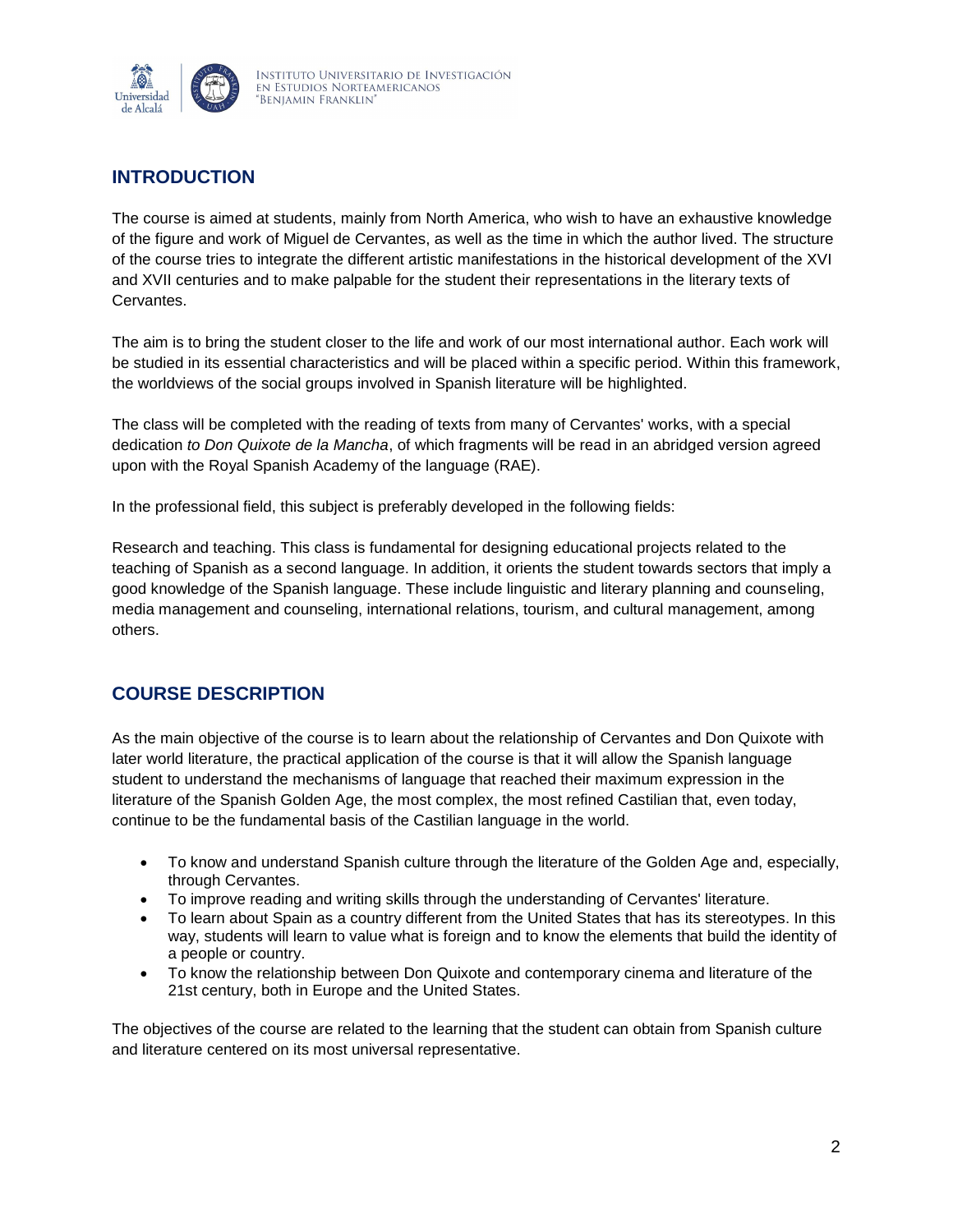

- To know and handle the narrative techniques and influences of classical culture, both Greek and Roman, as well as those of Spanish culture for the best interpretation of the current world, drawing on the sources of myths and stereotypes of Spanish and European culture, as well as the construction of an identity reality that unifies the peoples of the Iberian Peninsula with Latin America.

- To understand the literature of the Golden Age in its themes, formal and cultural aspects from its origins to its later influence on universal literature and culture.

- To know the influence that Cervantine literature and its maximum exponent Don Quixote has had on North American culture, from the 19th century to the current series and films.

# **COMPETENCES**

According to this section the course will aim to develop the following competencies:

## **General competences (GC):**

**GC1:** Comment and argue with complex ideas the texts read, orally or in writing. **GC2:** Expose and defend both in writing and orally the knowledge acquired. **GC3:** Develop critical capacity to express opinions.

### **Specific competencies (CE):**

**SC1:** Read and understand the literature of Cervantes.

**SC2:** Achieve a global and linear knowledge of the life and work of Cervantes.

**SC3:** To know the Spanish literary currents of the XVI and XVII centuries, as well as their characteristics and the most influential authors.

**SC4:** Analyze the most relevant stylistic characteristics of Cervantes' works so that the student knows how to place them within the movement, style and period in which they were written.

## **METHODOLOGY**

Theoretical-practical lessons will be given based on the teacher's explanations and completed by the materials divided into modules that the teacher will leave in an online folder to which the student will have access from the first day of class. Our goal is to achieve a significant learning of the contents, so it is very important to take into account the previous ideas of the students, in order to use a flexible methodology. We count on the fact that there will be a diversity of students in the classroom, therefore, when necessary, individual adaptations will be made.

The methodological strategy we will follow will be the following:

- As pre-class work, students should have read the chapters and/or class materials indicated for that day, so that students can follow the theoretical explanation without too much difficulty. The modules are divided into topics with a theoretical part and a practical part.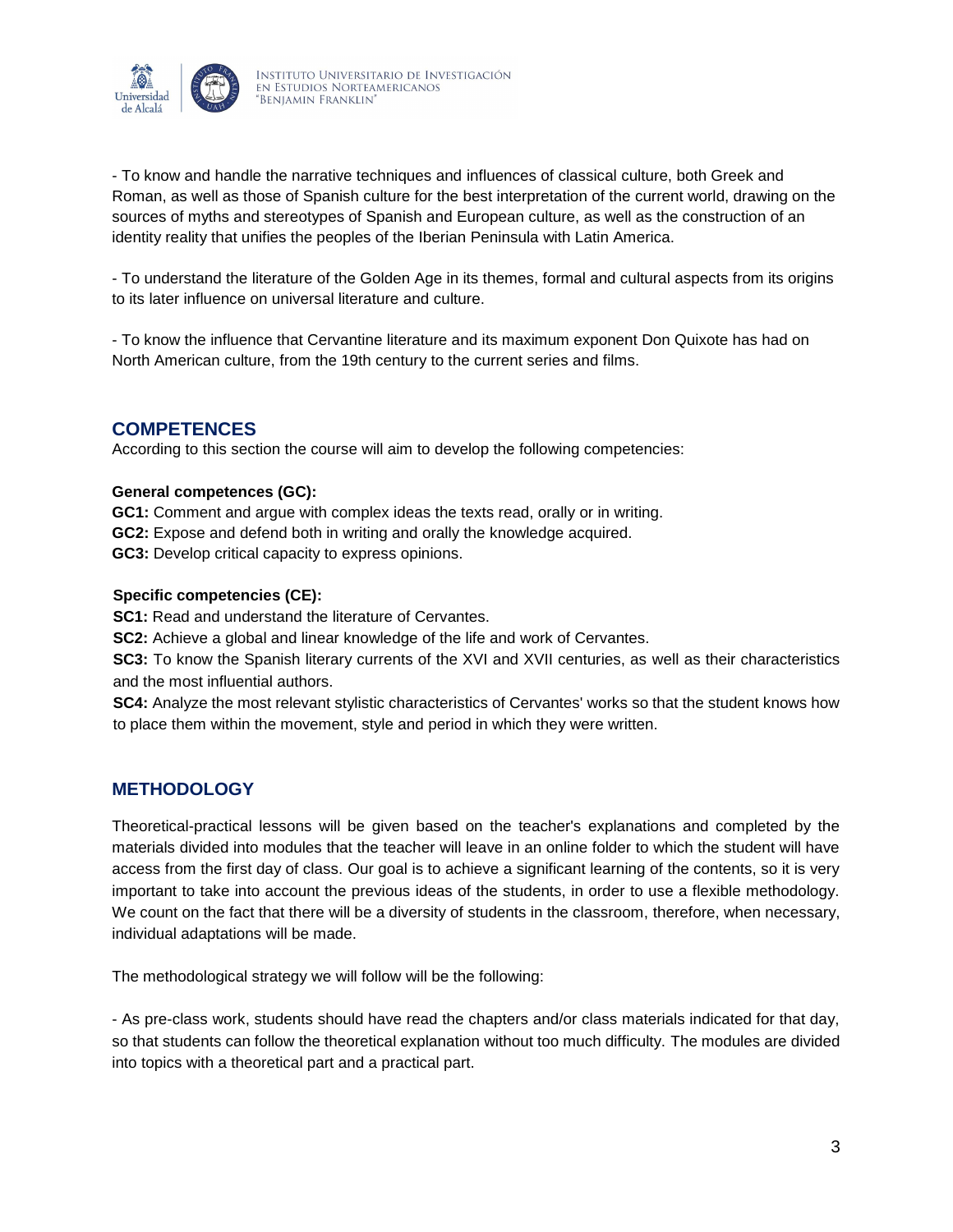

- At the beginning of the session we will make a brief theoretical introduction of the concepts that we are going to deal with, trying to relate them to the previous knowledge of each student.

- Then, the basic concepts of the material previously read by the students will be explained in a more detailed way, with their participation, making it a dynamic and interactive explanation.

- Once this information has been assimilated, the students will have to apply it to practice by means of texts and exercises outlined by the teacher in the dossier present in the online platform. selected by the teacher. These texts and exercises do not constitute a closed dossier; the teacher is open to suggestions from the students.

- Finally, at the end of each topic and module, conclusions will be drawn between the teacher and the student, being the student the one who raises them and the teacher the one who orients and guides to obtain coherent conclusions with what has been learned.

# **PREPARATION FOR CLASS**

Working on the readings and theoretical content before coming to class prepares you to ask questions and give opinions on the subject matter in class.

- Read the theoretical portions assigned by the professor in the dossiers for each of the topics.
- Reflect on questions that may lead to interesting discussions.
- Takes notes during explanations and class discussions.

● Apply the face-to-face participatory classes and the notes taken from the explanations for the realization of the exercises outlined by the teacher in the dossier of each module and topic to be delivered on the days marked by the teacher in the schedule.

## **EVALUATION**

The evaluation system is based on class participation, both online and face-to-face; participation in activities, exams and assignments.

#### ● **Participation.**

It must be active, that is to say, the student must not only ask his doubts, but must also make comments and actively participate in the exercises proposed in class both in group and individually. In addition, the student must read the texts assigned by the professor and do the exercises related to the text. The student is expected to demonstrate maturity and responsibility in the classroom so that gestures, passive attitude such as sleeping in class, and having inappropriate behaviors in the classroom may have a negative impact on the grade of this section.

The total percentage of this section is 10%.

#### ● **Exams.**

The student will face throughout the course two exams.

The partial exam will consist of a series of self-assessable questions where the knowledge obtained until the test of the basic concepts of the literature of the golden century, Cervantine literature, the novels of chivalry and the first part of Don Quixote reading will be tested.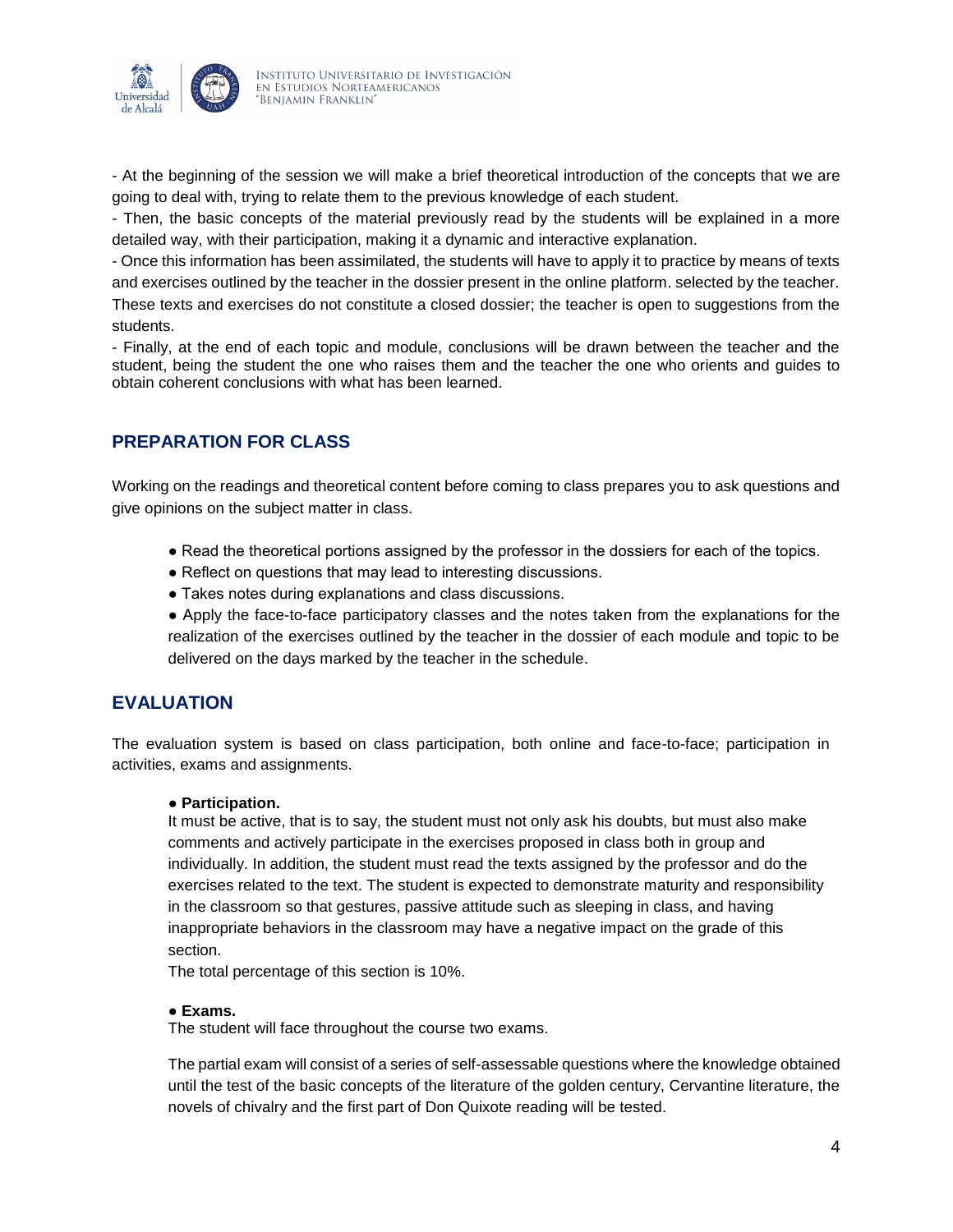

On the other hand, the final exam will take place at the end of the course (see date in the program in the section on classes) and will cover from the subject matter of the partial exam until the last day of class. It will consist of a literary essay in which the student will demonstrate knowledge of Cervantes' work, as well as the literary techniques and concepts used by Cervantes and the transcendence or influence of Cervantes' work throughout history.

The grading of this exam will be based on the basic criteria for the evaluation of an essay.4C

- **Critical thinking** must demonstrate own thinking and not repeat learned truths without judgment.

- **Communication**. Must be able to convey the message or thesis of your final essay clearly, concisely, coherently, and creatively.

- **Collaboration:** Must demonstrate ability to have engaged in collaborative learning, either with peers or through authoritative citations from other historians, professors, bibliographic or online resources.

- **Creativity.** Since this is a literature course, the student is expected to show creativity by applying the narrative techniques learned in the course in the final essay.

The total percentage of this section is 30% (10% partial and 20% final).

If the professor detects copying or plagiarism in the exam, the student will receive a grade of zero and will not have the option of any type of recovery.

The professor reserves the right to give "surprise exams" when he/she deems it appropriate. These exams will always be at the beginning of the class and will be very short (five minutes more or less). They will be valued as an additional homework grade.

## - **Dossier of activities (4)**

Each module has a dossier of activities elaborated by the professor divided by topics in which the student will demonstrate the understanding of the specific concepts of each module. The student will deliver them on the online platform on the date indicated in the chronogram. The lack or delay in the delivery of these dossiers may cause the professor to lower the student's final grade by one point for each dossier not delivered or delivered late.

The total percentage of this section is 40%. (10% for each dossier)

#### **- On line forum:**

The professor will consider positively the participation of the students in the forums of the online platform, each module has its particular forum in addition to the general forum. During the course, the professor will regularly publish photographic material, articles or audiovisual material in the forums of each thematic unit and the student will have to actively participate in the commentary and resolution of the questions posed by the professor that may be of interest to students and that add complementary information to the class. The elaboration of comments to the teacher's suggestions will be valued as MANDATORY work and demonstration of the student's interest in the subjects studied.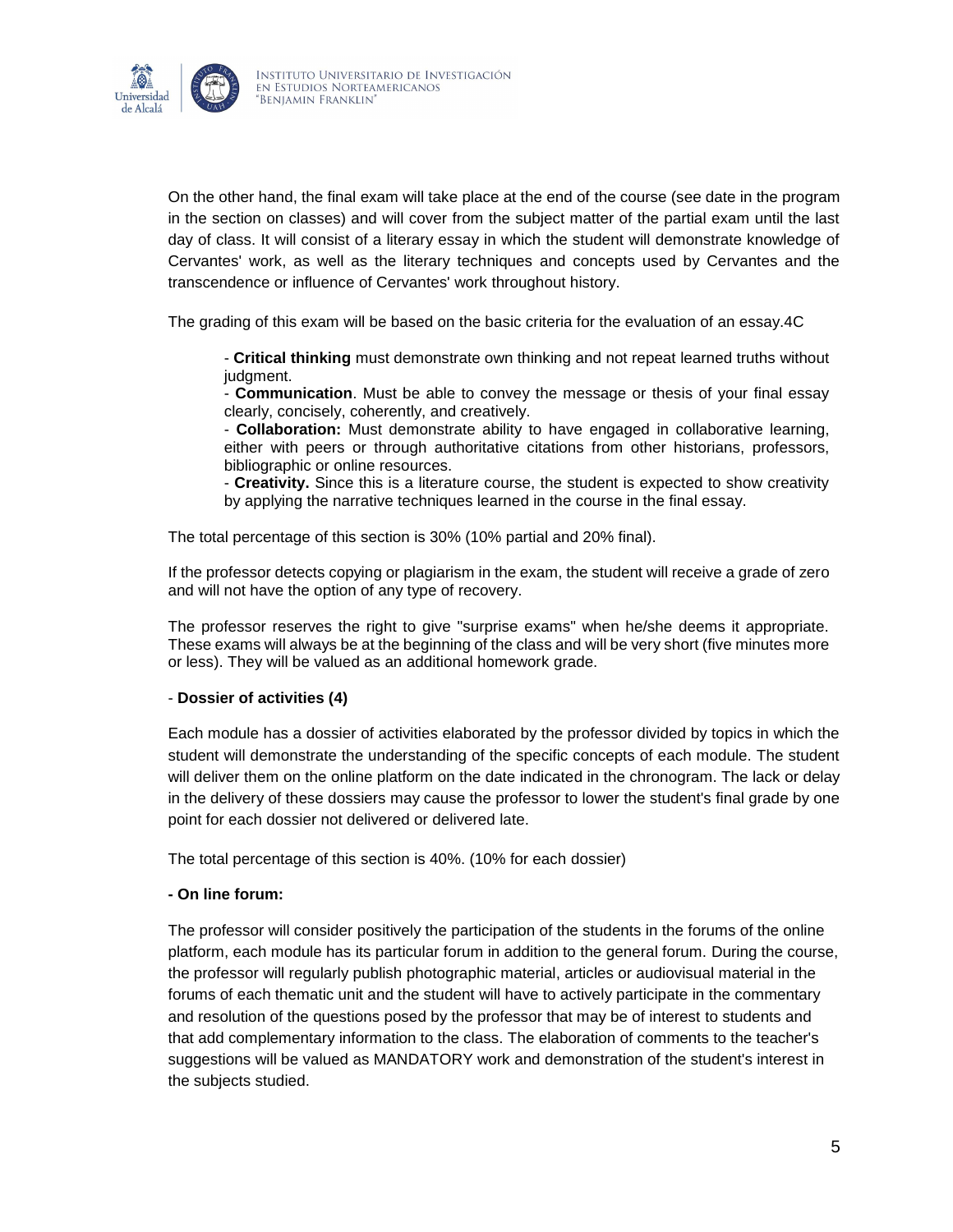

Valid comments or answers must have the following characteristics:

- 1. They contribute new information to the published one.
- 2. They debate or discuss important points of the published information.
- 3. They open new debates on the issue based on the published information.
- 4. Contradict the published information with well-founded arguments.

### **Important note:**

- Comments that simply make a moral judgment of the information published by another student will not be evaluated.

- The number of comments will not be evaluated, but the quality of the comments will be evaluated. There is no minimum or maximum number of comments to be made. It is considered of little interest on the part of the student to ask the professor if the comments made are sufficient to obtain the total grade or if there is a minimum number of comments to be made.

- The student must demonstrate with the discussion forum enough intellectual maturity to show his/her interest in Cervantes' work and the cultural elements described and explained by the professor throughout the work, establishing parallels with contemporary culture and Cervantes' influence on current musical, literary and cinematographic cultural productions.

The total percentage of this section is 10%.

#### **Written work.**

It will correspond with the viewing of a film that is considered as a direct inheritance and influence of Don Quixote de la Mancha" that will be provided through the online platform. (The teacher will provide a secure link through which to view the film). However, the student can get hold of the film through commercial platforms. After viewing the film "The Man who killed Don Quixote" (Terry Gilliam, 2018) the student will carry out a reflection work about the figure of Don Quixote and the work of Cervantes with special interest in the influence of Cervantes' work in other literary, cinematographic, musical works or cultural production at a global level.

This section will be focused according to the following sections:

#### **- Introduction:**

The student will make an introductory section in which he/she will expose the questions that have led him/her to take interest in the topic in question. (What, how, where and why) and will state the thesis that will vehicle their work from now on.

#### - **Development:**

The student will then demonstrate the thesis defended about the chosen topic through argumentative elements that serve to demonstrate their ability to analyze and understand the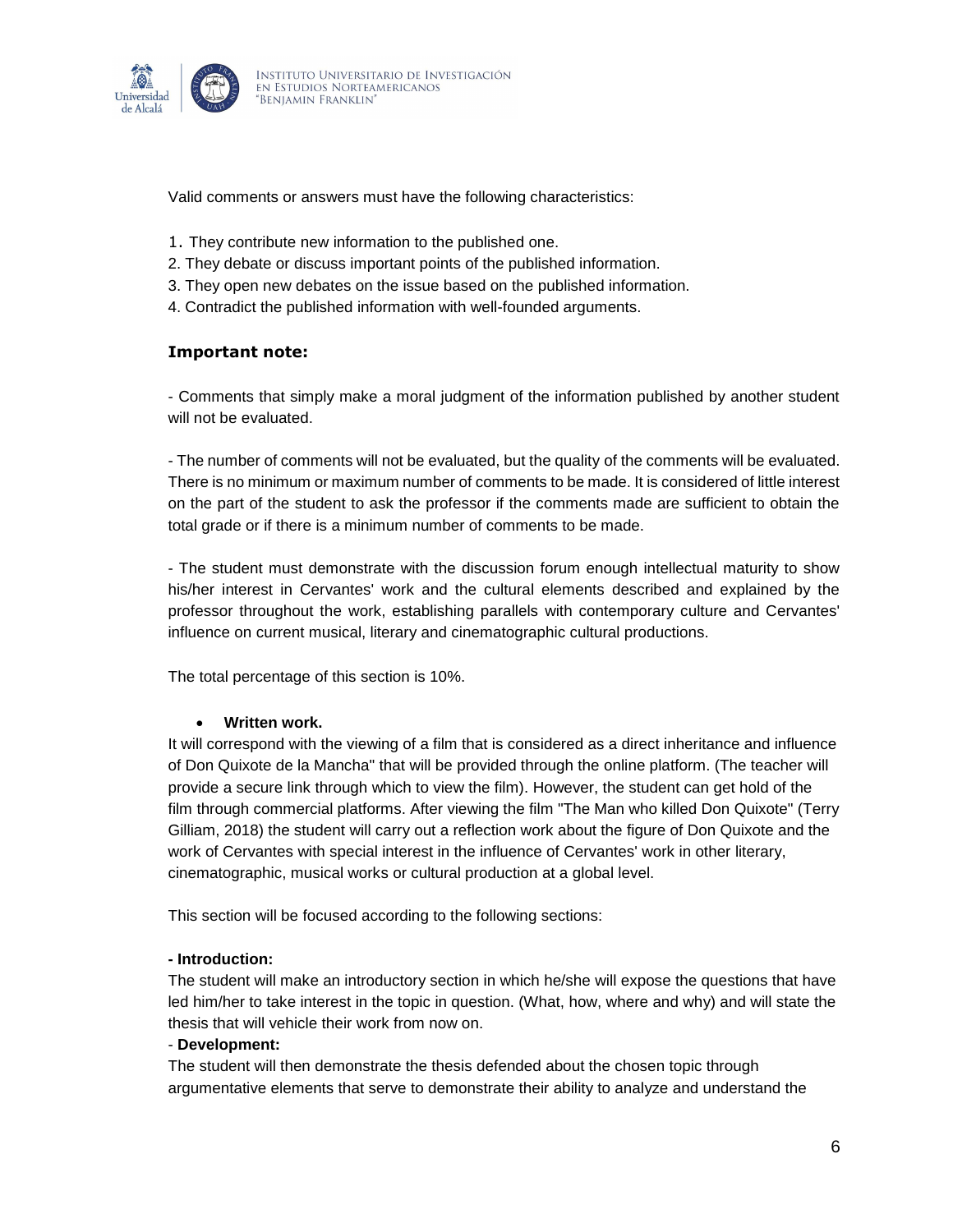

concepts by extracting arguments from different sources to complete, contrast or strengthen the thesis defended.

## - **Conclusions:**

The student will have to dedicate a final section to resume in a synthetic way the arguments argued for the defense of his main thesis and thus demonstrate his capacity for synthesis and conclusion.

### - **Specific language:**

The student will have to express his/her knowledge using a specific language that he/she will have to acquire through the readings and explanations given by the professor.

The objective of the work done by the student will be a sample of the knowledge that a student of the program can acquire with respect to Cervantes' work.

The written work will have a minimum length of 2 pages "Times New Roman 12" single space (1') and a maximum of 4 pages.

The written work must be uploaded to the platform before the date indicated in the schedule.

## **Note: If the work is not submitted on the indicated date, the student will receive one point less for each day of delay.**

The total percentage of this section is 10%.

#### ● **Plagiarism:**

Research papers must expose students' own ideas. The work of other writers or experts used to support students' ideas must be properly cited. Inappropriate use of someone else's text or work is considered plagiarism. Plagiarism is a violation of academic standards and may result in failure of the paper or even the subject for which the paper was written. In extreme cases it may result in expulsion from the program. Guidelines for writing the paper properly should be provided by the professor.

## **EVALUATION**

The evaluation of this course is as follows:

| <b>PARTICIPACION</b> | 10%  |
|----------------------|------|
| MIDTERM EXAM         | 10 % |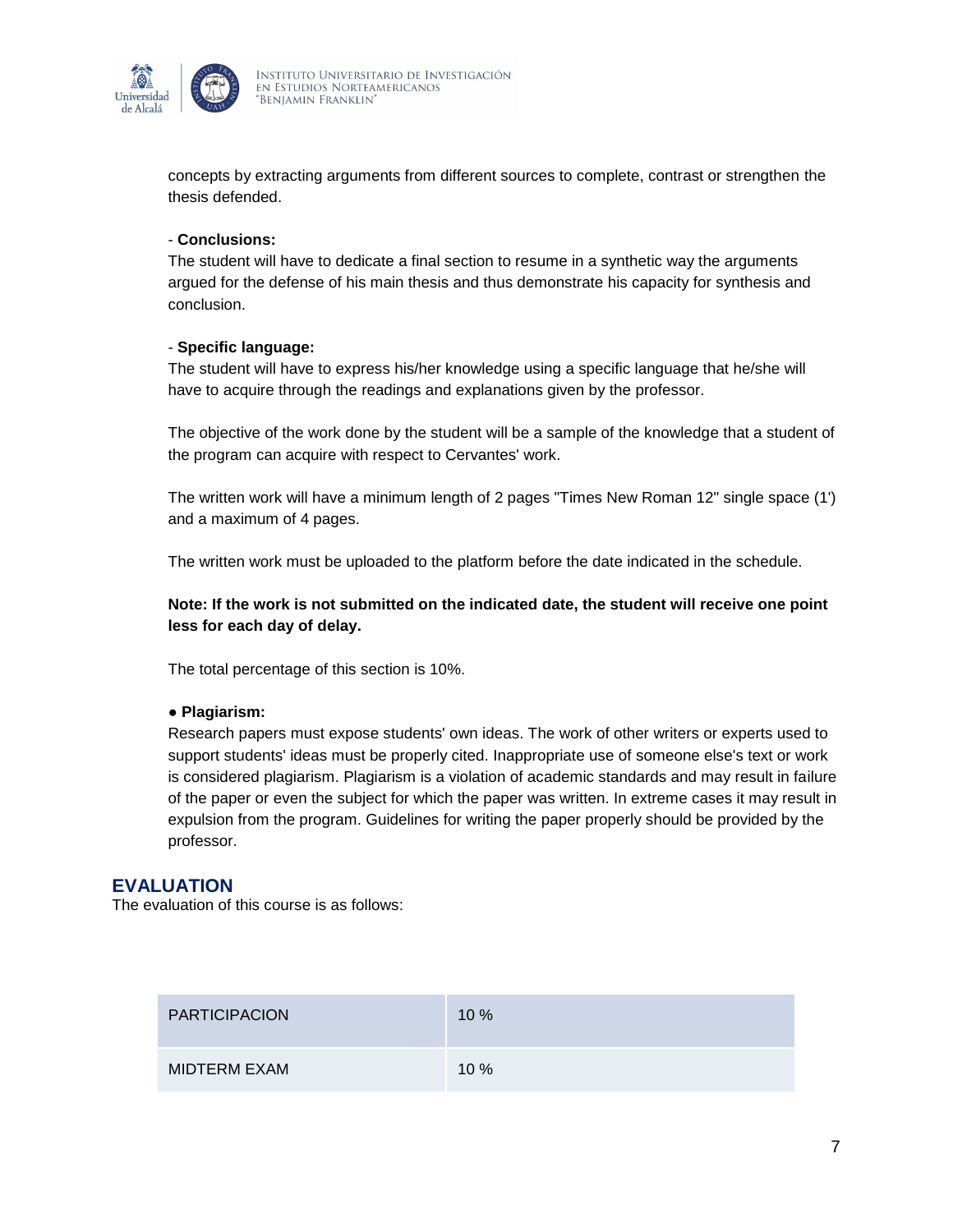

| <b>FINAL EXAM</b>            | 20 % |
|------------------------------|------|
| <b>DOSSIER OF ACTIVITIES</b> | 40 % |
| ON LINE FORUM                | 10 % |
| <b>WRITTEN PAPER</b>         | 10 % |

# **ATTENDANCE**

Class attendance is MANDATORY. If the student is absent for more than the allowed limit (one class absence in the summer program and two absences in the fall and spring programs), the final grade will reflect a decrease of 10 points for each non-attendance that has not been excused by a doctor's certificate or by your Program Director. It is the individual responsibility of the student to make up any missed content about the subject taught in class the day the student was absent.

# **STUDENTS WITH SPECIAL NEEDS**

Students with special needs should contact Antonio Fernández: [antonio.fernandezm@uah.es](mailto:antonio.fernandezm@uah.es) Instituto Franklin-UAH can accommodate these students who show through a medical note or a note from their academic advisor that require help in order to fulfill the program.

# **USE OF TECHNOLOGY IN CLASS**

The use of technology is essential today in education, but if is used inappropriately it can be harmful for students. It is necessary that students ask for permission from the teacher in order to use any technological devices. Faculty should make clear to students in what instances technology can be used.

## **USE OF BLACKBOARD**

All courses offered by Instituto Franklin-UAH can be taught through the Blackboard virtual classroom. Also teachers can have materials, forums, etc in the virtual classroom even if they don´t teach the class virtually. For more information about using it contact Antonio Fernández: [antonio.fernandezm@uah.es](mailto:antonio.fernandezm@uah.es)

The virtual classroom will have the following sections: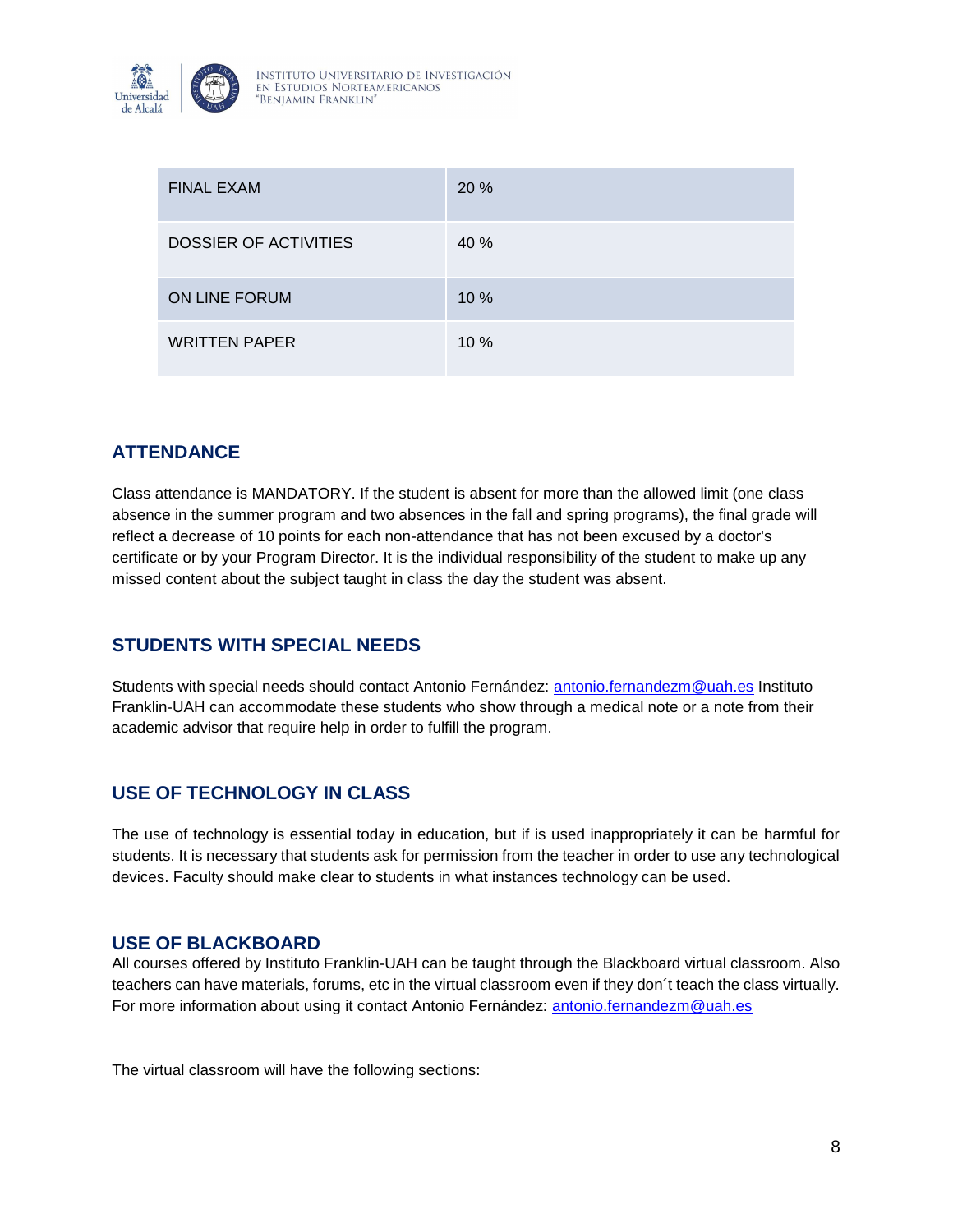

## **Bulletin Board.**

It will be used for general information about the course, as well as reminders of tutorials, available materials and reminders for homework submission.

## **General forum**

It will be established to comment on general and updated information that the professor considers appropriate to complete a thematic unit or for students to ask questions and request more information about issues that, due to time, could not be addressed or deepened in the particular thematic units.

### **Thematic Forum**

Each thematic module (4 in total) will have its own discussion forum that will be open during the explanation period. In these forums, topics that the students consider confusing or that the professor observes that more materials and explanations are necessary for the correct understanding of the same will be discussed and expanded.

# **CLASS SHCEDULE**

| <b>CLASS SHCEDULE</b>                                                          | <b>ASSIGNMENTS</b>                                                                                                                                                                                                                                                                    |
|--------------------------------------------------------------------------------|---------------------------------------------------------------------------------------------------------------------------------------------------------------------------------------------------------------------------------------------------------------------------------------|
| Introducción a Cervantes y el Quijote.                                         | Las tareas deben ser claras y<br>coherentes con el contenido de la<br>asignatura.<br>Se deben especificar las lecturas con<br>el título del artículo o unidad y si es<br>posible las páginas.<br>También se deben especificar los<br>ejercicios que deben realizar los<br>estudiantes |
| Módulo 1<br>Introducción a los siglos XVI y XVII y la<br>literatura cervantina |                                                                                                                                                                                                                                                                                       |
| Tema 1.<br>Cervantes. Vida y obra                                              |                                                                                                                                                                                                                                                                                       |
| Tema 2.<br>La literatura del siglo de oro                                      |                                                                                                                                                                                                                                                                                       |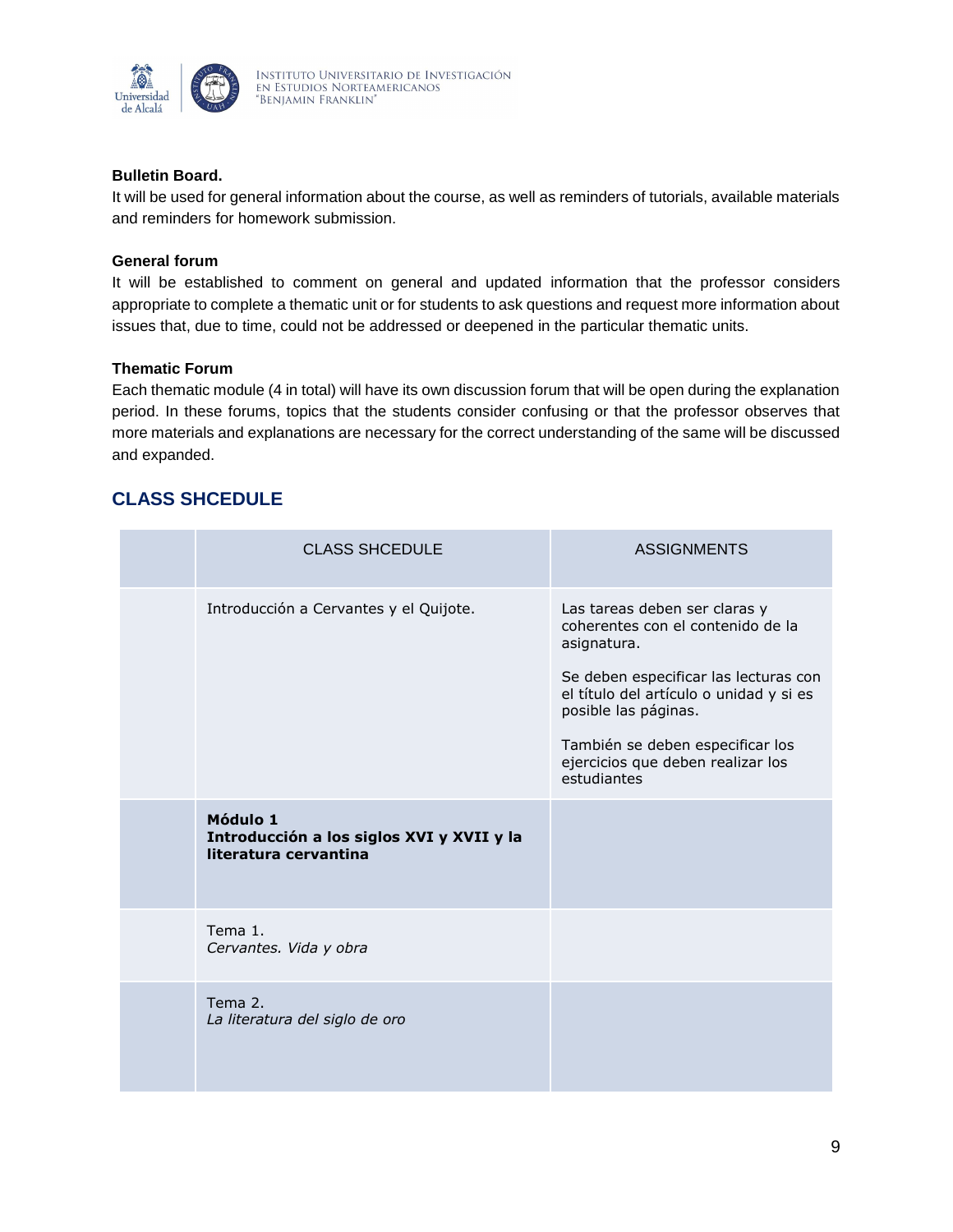

| Tema 3<br>Las novelas de caballerías y el camino del<br>héroe.                           |  |
|------------------------------------------------------------------------------------------|--|
| Módulo 2<br>El Quijote Parte I                                                           |  |
| Tema 1<br>El Quijote. La primera salida. Don Quijote se<br>arma caballero.               |  |
| Tema 2<br>El Quijote. La segunda salida. Don Quijote y<br>Sancho.                        |  |
| Módulo 3<br><b>El Quijote Parte II</b>                                                   |  |
| Tema 1. El Quijote de Avellaneda.                                                        |  |
| Tema 2.<br>El Quijote II. La tercera salida. El<br>encantamiento de Dulcinea             |  |
| Tema 3.<br>El Quijote II. Tercera salida Los duques y el<br>caballero de la blanca luna. |  |
| Módulo 4<br>La trascendencia de Cervantes.                                               |  |